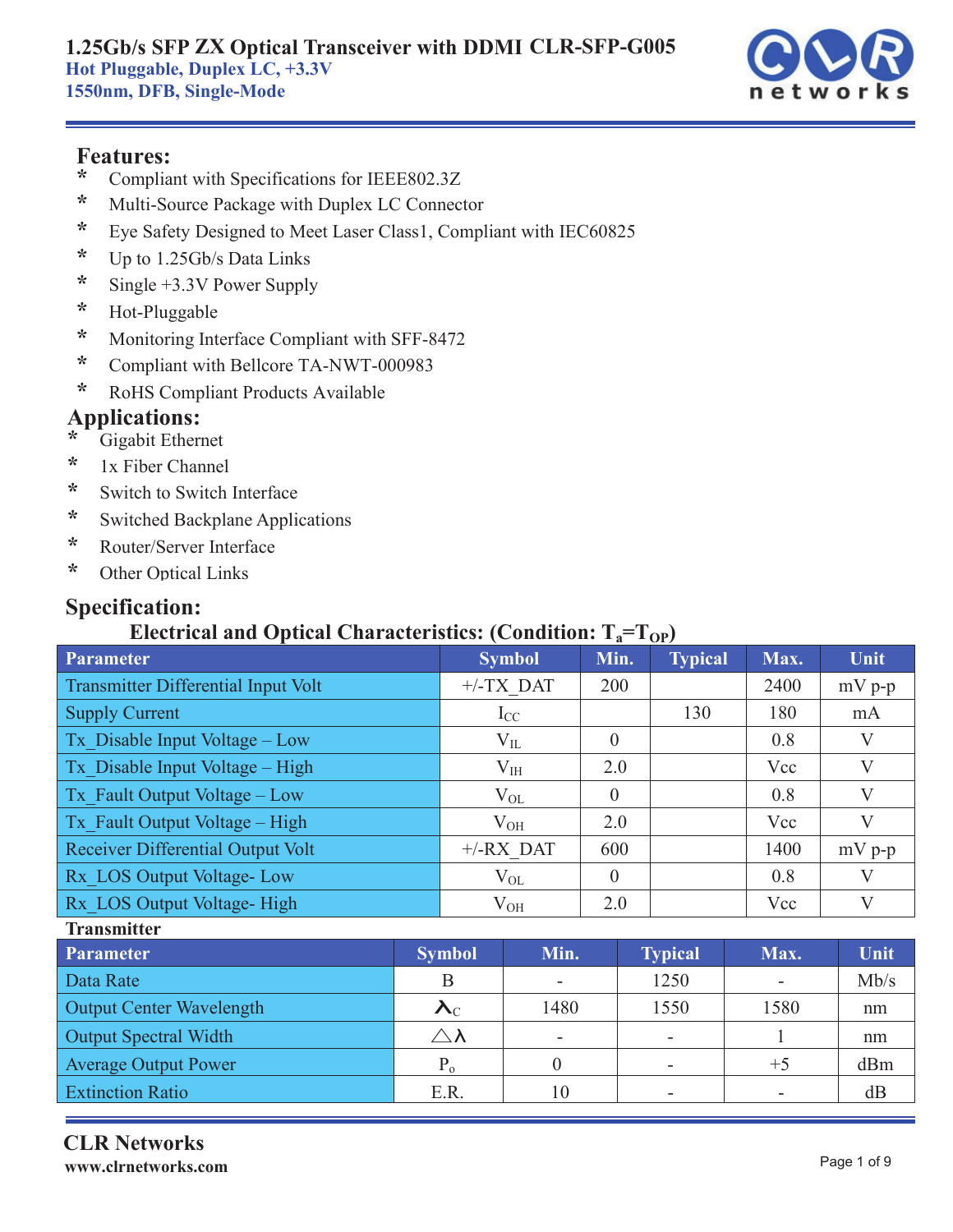

| Data Input Voltage-High                     | $V_{IHS}$     | $V_{cc}$ -1.16 |                           | $V_{cc}$ -0.89 | V    |
|---------------------------------------------|---------------|----------------|---------------------------|----------------|------|
| Data Input Voltage -Low                     | $V_{ILS}$     | $V_{cc}$ -1.82 |                           | $V_{cc}$ -1.48 | V    |
| <b>Supply Current</b>                       | $I_{CC}$      |                | 90                        | 130            | mA   |
| <b>Output Optical Eye</b>                   |               |                | Compliant with IEEE802.3Z |                |      |
| Receiver                                    |               |                |                           |                |      |
| Parameter                                   | <b>Symbol</b> | Min.           | <b>Typical</b>            | Max.           | Unit |
| <b>Receive Sensitivity</b>                  | $P_{min}$     |                |                           | $-25$          | dBm  |
| <b>Maximum Input Power</b>                  | $P_{MAX}$     | $-3$           |                           |                | dBm  |
| Threshold-Assertion:                        | $SD_{HIGH}$   |                |                           | $-27$          | dBm  |
| <b>Signal Detect Threshold-Deassertion:</b> | $SD_{LOW}$    | $-35$          |                           |                | dBm  |
| <b>Hysteresis</b>                           |               |                | 2.0                       |                | dBm  |
| <b>Output High Voltage</b>                  | $V_{OH}$      | $V_{cc}$ -1.03 |                           | $V_{cc}$ -0.89 | V    |
| <b>Output Low Voltage</b>                   | $V_{OL}$      | $V_{cc}$ -1.82 |                           | $V_{cc}$ -1.63 | V    |
| <b>Operating Wavelength</b>                 | $\lambda c$   | 1100           |                           | 1600           | nm   |
| <b>Supply Current</b>                       | $I_{CC}$      |                | 80                        | 110            | mA   |

### **Absolute Maximum Ratings:**

| <b>Parameter</b>             | <b>Symbol</b> | Min. | Max.  | Unit |
|------------------------------|---------------|------|-------|------|
| Storage Temperature          | 4ST           | -40  | $+85$ |      |
| <b>Operating Temperature</b> | ᠇᠇<br>I ID    |      | $+70$ |      |
| Input Voltage                | m,<br>CC      |      | $+$   |      |

# **Recommended Operating Environment:**

| Parameter                    | $\overline{\phantom{a}}$<br><b>Symbol</b> | Min.   | <b>Typical</b> | Max.   | Unit   |
|------------------------------|-------------------------------------------|--------|----------------|--------|--------|
| Supply Voltage               | $\rm v_{\rm CC}$                          | $+3.0$ |                | $+3.6$ |        |
| <b>Operating Temperature</b> | $\mathbf{r}$<br>l OP                      |        | ۰.             | $+70$  | $\sim$ |

### **Digital Diagnostic Monitor Characteristics:**

| <b>Parameter</b>                                    | Min.      | Unit          |
|-----------------------------------------------------|-----------|---------------|
| <b>Tx Output Power Accuracy</b>                     | $\pm 3.0$ | dBm           |
| <b>Rx Input Power Accuracy</b>                      | $\pm 3.0$ | dBm           |
| <b>Laser Bias Current Accuracy</b>                  | ±10       | $\frac{0}{0}$ |
| <b>Transceiver Internal Temperature Accuracy</b>    | $\pm 3.0$ | $\circ$       |
| <b>Transceiver Internal Supply Voltage Accuracy</b> | $\pm 0.1$ |               |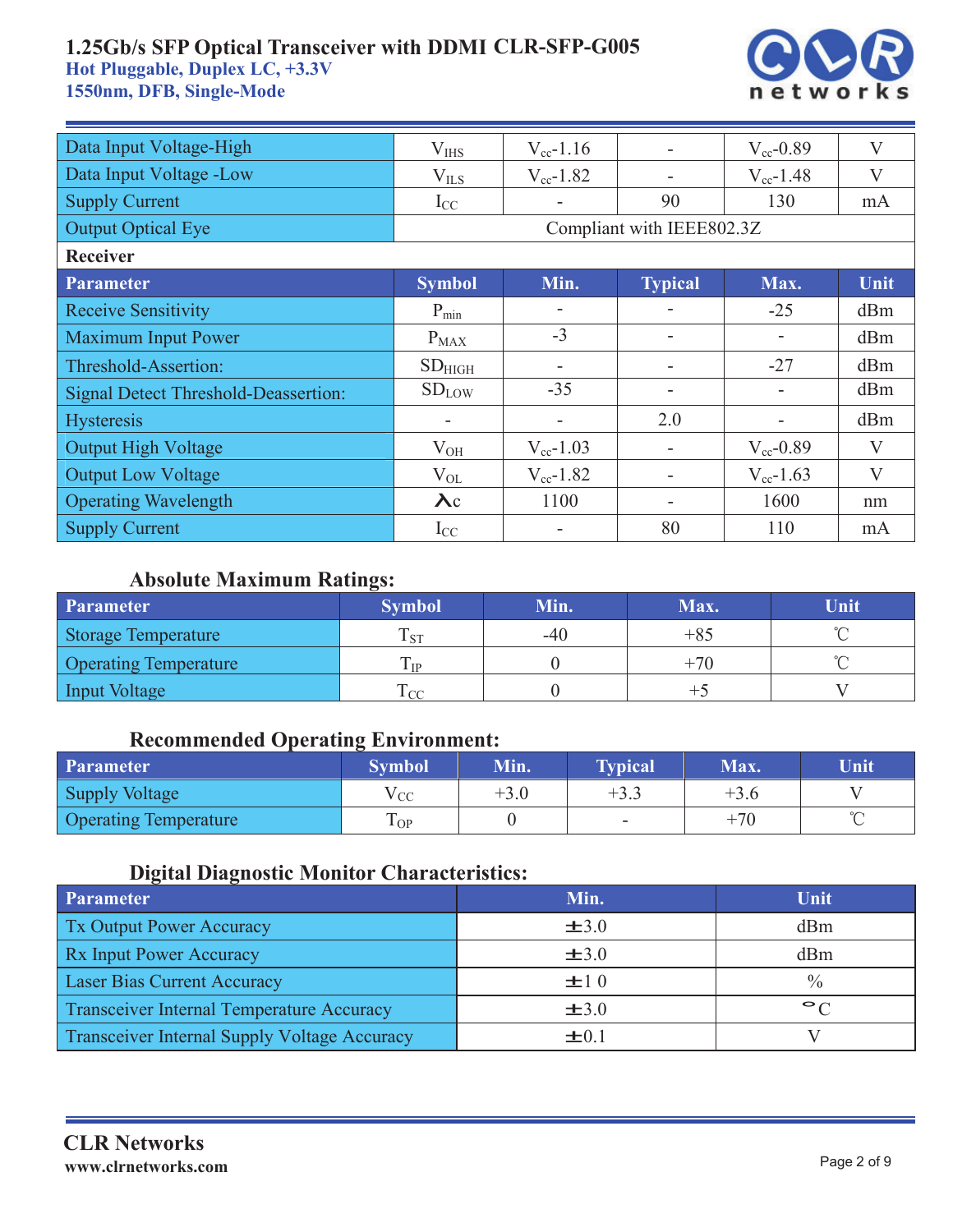

### **Pin Assignment:**





#### **Pin Description:**

| Pin            | Symbol             | <b>Name/Description</b>                                        | Ref.           |
|----------------|--------------------|----------------------------------------------------------------|----------------|
|                | $V_{EET}$          | Transmitter Ground (Common with Receiver Ground)               |                |
| $\overline{2}$ | TFALLT             | Transmitter Fault. Low normal operation, High Fault indication |                |
| 3              | $T_{\rm DIS}$      | Transmitter Disable. Laser output disabled on high or open.    | $\overline{c}$ |
| 4              | $MOD$ $DEF(2)$     | Module Definition 2. Data line for Serial ID.                  | 3              |
| 5              | $MOD$ $DEF(1)$     | Module Definition 1. Clock line for Serial ID.                 | 3              |
| 6              | $MOD$ $DEF(0)$     | Module Definition 0. Grounded within the module.               | 3              |
| 7              | Rate Select        | No connection required                                         |                |
| 8              | LOS                | Loss of Signal indication. Logic 0 indicates normal operation. |                |
| 9              | $\rm{V_{EER}}$     | Receiver Ground (Common with Transmitter Ground)               |                |
| 10             | $\rm V_{EER}$      | Receiver Ground (Common with Transmitter Ground)               |                |
| 11             | V <sub>FER</sub>   | Receiver Ground (Common with Transmitter Ground)               |                |
| 12             | RD-                | Receiver Inverted DATA out. AC Coupled                         |                |
| 13             | $RD+$              | Receiver Non-inverted DATA out. AC Coupled                     |                |
| 14             | $V_{\rm EER}$      | Receiver Ground (Common with Transmitter Ground)               |                |
| 15             | $V_{\text{CCR}}$   | Receiver Power Supply                                          |                |
| 16             | $V_{\rm CCT}$      | <b>Transmitter Power Supply</b>                                |                |
| 17             | $\rm{V}_{\rm EET}$ | Transmitter Ground (Common with Receiver Ground)               |                |
| 18             | $TD+$              | Transmitter Non-Inverted DATA in. AC Coupled.                  |                |
| 19             | TD-                | Transmitter Inverted DATA in. AC Coupled.                      |                |
| 20             | $V_{EET}$          | Transmitter Ground (Common with Receiver Ground)               |                |

#### **Notes:**

- 1. Circuit ground is internally isolated from chassis ground.
- 2. Laser output disabled on TDIS >2.0V or open, enabled on TDIS <0.8V.
- 3. Should be pulled up with 4.7k 10kohms on host board to a voltage between 2.0V and 3.6V. MOD DEF(0) pulls line low to indicate module is plugged in.
- 4. LOS is open collector output. Should be pulled up with 4.7k 10kohms on host board to a voltage between 2.0V and 3.6V. Logic 0 indicates normal operation; logic 1 indicates loss of signal.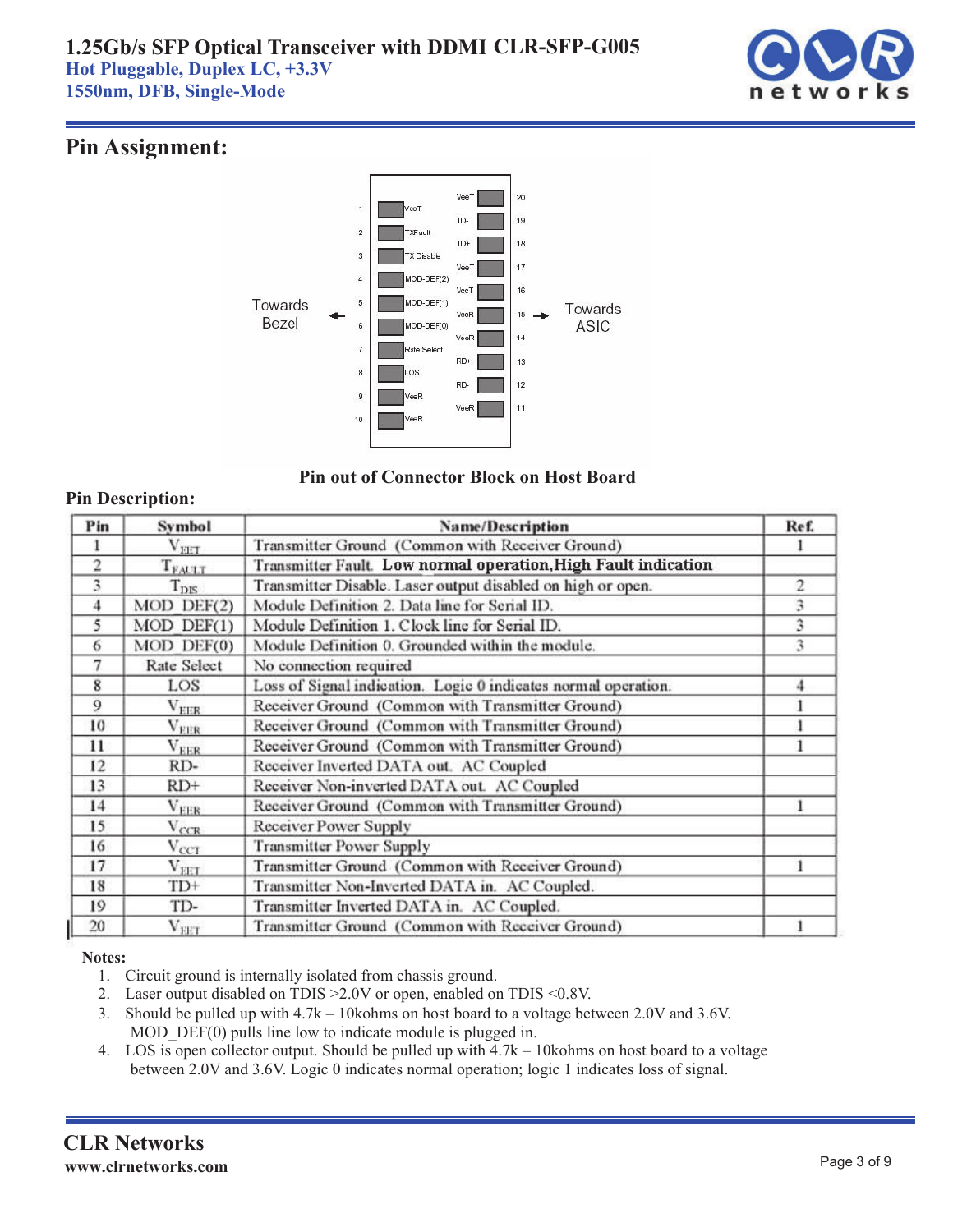

# **Block Diagram of Transceiver:**



### **Serial ID Memory Contents:**

| Data<br><b>Address</b> | Length<br>(Byte) | <b>Name of</b><br>Length  | <b>Description and Contents</b>                             |
|------------------------|------------------|---------------------------|-------------------------------------------------------------|
| <b>Base ID Fields</b>  |                  |                           |                                                             |
| $\theta$               |                  | Identifier                | Type of Serial transceiver (03h=SFP)                        |
|                        |                  | Reserved                  | Extended identifier of type serial transceiver (04h)        |
| $\overline{2}$         |                  | Connector                 | Code of optical connector type $(07=LC)$                    |
| $3 - 10$               | 8                | Transceiver               | Gigabit Ethernet 1000Base-SX & Fiber Channel                |
| 11                     |                  | Encoding                  | 8B10B (01h)                                                 |
| 12                     |                  | BR, Nominal               | Nominal baud rate, unit of 100Mbps                          |
| $13 - 14$              | $\overline{2}$   | Reserved                  | (0000h)                                                     |
| 15                     |                  | Length(9um)               | Link length supported for 9/125um fiber, units of 100m      |
| 16                     |                  | Length(50um)              | Link length supported for 50/125um fiber, units of 10m      |
| 17                     |                  | Length $(62.5 \text{um})$ | Link length supported for $62.5/125$ um fiber, units of 10m |
| 18                     |                  | Length(Copper)            | Link length supported for copper, units of meters           |
| 19                     |                  | Reserved                  |                                                             |
| $20 - 35$              | 16               | Vendor Name               | SFP vendor name: Optostar                                   |
| 36                     |                  | Reserved                  |                                                             |
| 37-39                  | 3                | Vendor OUI                | SFP transceiver vendor OUI ID                               |
| $40 - 55$              | 16               | Vendor PN                 | Part Number: "OP-MP-xxxxxx" (ASCII)                         |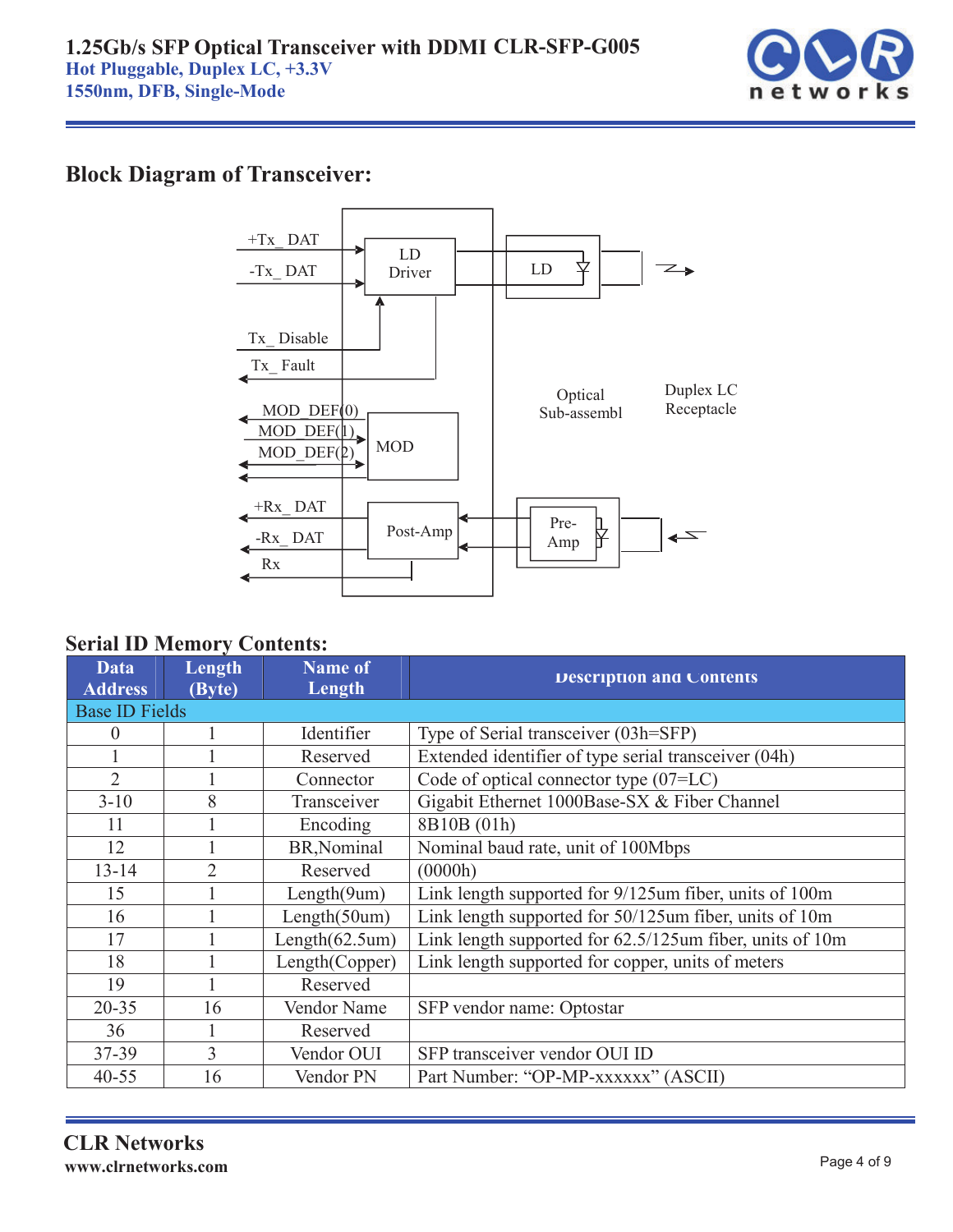

| 56-59              | 4                         | Vendor rev  | Revision level for part number                                                                                                  |
|--------------------|---------------------------|-------------|---------------------------------------------------------------------------------------------------------------------------------|
| $60 - 62$          | 3                         | Reserved    |                                                                                                                                 |
| 63                 |                           | <b>CCID</b> | Least significant byte of sum of data in address 0-62                                                                           |
| Extended ID Fields |                           |             |                                                                                                                                 |
| 64-65              |                           | Option      | Indicates which optical SFP signals are implemented<br>$(001\text{Ah} = \text{LOS}, \text{TX}$ FAULT, TX DISABLE all supported) |
| 66                 |                           | BR, max     | Upper bit rate margin, units of %                                                                                               |
| 67                 |                           | BR, min     | Lower bit rate margin, units of %                                                                                               |
| 68-83              | 16                        | Vendor SN   | Serial number (ASCII)                                                                                                           |
| 84-91              | 8                         | Date code   | Optostar's Manufacturing date code                                                                                              |
| 92-94              | $\mathbf{R}$              | Reserved    |                                                                                                                                 |
| 95                 |                           | <b>CCEX</b> | Check code for the extended ID Fields (addresses 64 to 94)                                                                      |
|                    | Vendor Specific ID Fields |             |                                                                                                                                 |
| 96-127             | 32                        | Readable    | Optostar specific date, read only                                                                                               |

# **Serial ID Memory Contents: (A2H)**

| <b>Address</b> | $#$ Bytes                                 | <b>Name</b>              | <b>Description</b>                       |
|----------------|-------------------------------------------|--------------------------|------------------------------------------|
| $00 - 01$      |                                           | Temp High Alarm          | MSB at low address                       |
| $02 - 03$      | $\overline{2}$                            | Temp Low Alarm           | MSB at low address                       |
| $04 - 05$      | $\overline{2}$                            | Temp High Warning        | MSB at low address                       |
| 06-07          | $\overline{2}$                            | Temp Low Warning         | MSB at low address                       |
| 08-09          | $\overline{2}$                            | Voltage High Alarm       | MSB at low address                       |
| $10 - 11$      | $\overline{2}$                            | Voltage Low Alarm        | MSB at low address                       |
| $12 - 13$      | $\overline{2}$                            | Voltage High Warning     | MSB at low address                       |
| $14 - 15$      | $\overline{2}$                            | Voltage Low Warning      | MSB at low address                       |
| $16 - 17$      | $\overline{2}$                            | Bias High Alarm          | MSB at low address                       |
| 18-19          | $\overline{2}$                            | <b>Bias Low Alarm</b>    | MSB at low address                       |
| $20 - 21$      | $\overline{2}$                            | <b>Bias High Warning</b> | MSB at low address                       |
| $22 - 23$      | $\overline{2}$<br><b>Bias Low Warning</b> |                          | MSB at low address                       |
| $24 - 25$      | $\overline{2}$<br>TX Power High Alarm     |                          | MSB at low address                       |
| $26 - 27$      | $\overline{2}$                            | TX Power Low Alarm       | MSB at low address                       |
| 28-29          | $\overline{2}$                            | TX Power High Warning    | MSB at low address                       |
| $30 - 31$      | $\overline{2}$                            | TX Power Low Warning     | MSB at low address                       |
| 32-33          | $\overline{2}$                            | RX Power High Alarm      | MSB at low address                       |
| $34 - 35$      | $\overline{2}$                            | RX Power Low Alarm       | MSB at low address                       |
| 36-37          | $\overline{2}$                            | RX Power High Warning    | MSB at low address                       |
| 38-39          | $\overline{2}$                            | RX Power Low Warning     | MSB at low address                       |
| $40 - 55$      | 16                                        | Reserved                 | Reserved for future monitored quantities |

| <b>Address</b> # Bytes | <b>Name</b>    | <b>Description</b>                                                                                                        |
|------------------------|----------------|---------------------------------------------------------------------------------------------------------------------------|
| 56-59                  | $Rx$ PWR $(4)$ | Single precision floating point calibration data - Rx optical power.<br>Bit / of byte 56 is MSB. Bit 0 of byte 59 is LSB. |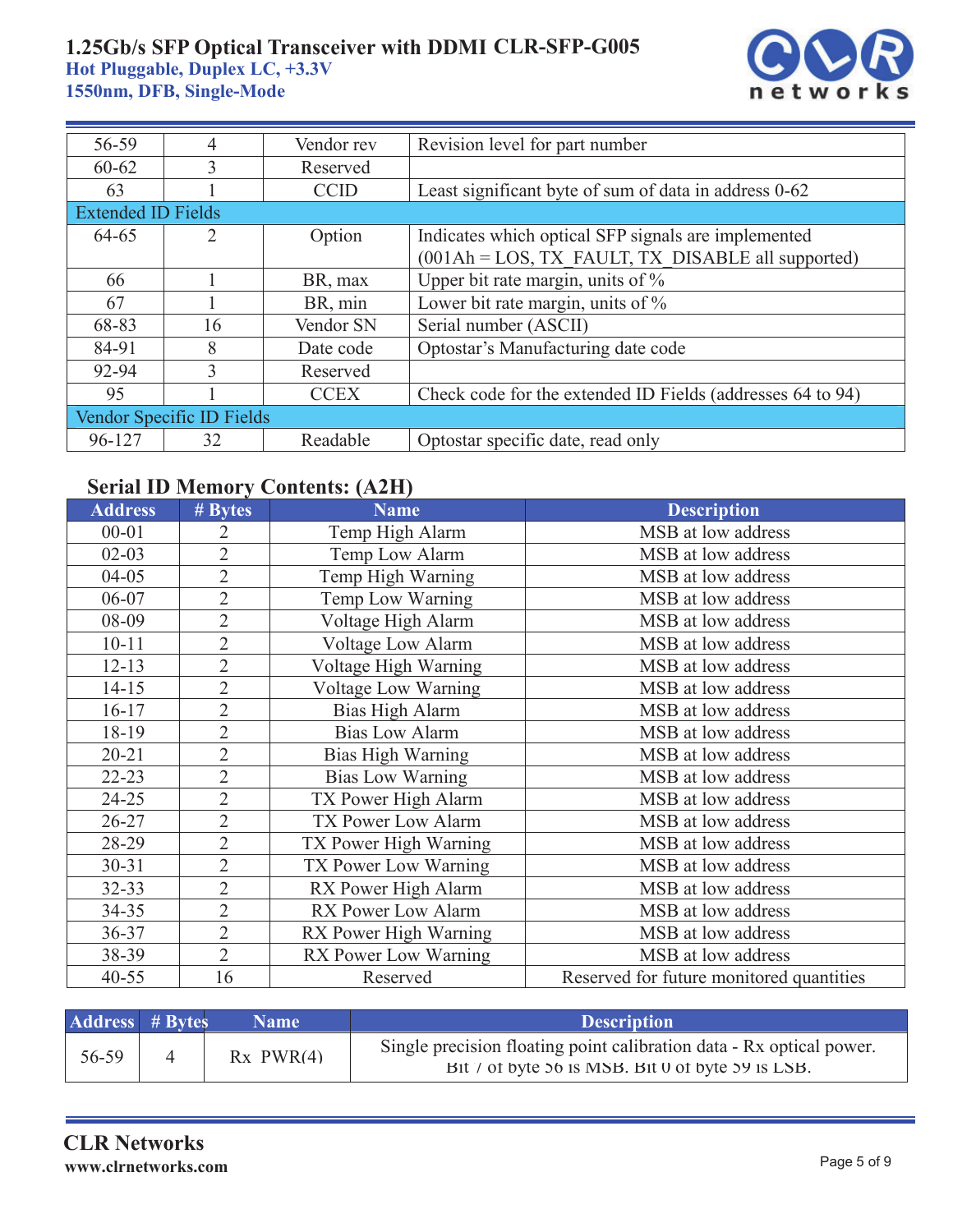

| $60 - 63$ | $\overline{4}$ | $Rx$ PWR(3)    | Single precision floating point calibration data - Rx optical power.<br>Bit 7 of byte 60 is MSB. Bit 0 of byte 63 is LSB.                           |
|-----------|----------------|----------------|-----------------------------------------------------------------------------------------------------------------------------------------------------|
| 64-67     | $\overline{4}$ | $Rx$ PWR $(2)$ | Single precision floating point calibration data - Rx optical power.<br>Bit 7 of byte 64 is MSB, bit 0 of byte 67 is LSB.                           |
| 68-71     | $\overline{4}$ | $Rx$ PWR(1)    | Single precision floating point calibration data - Rx optical power.<br>Bit 7 of byte 68 is MSB, bit 0 of byte 71 is LSB.                           |
| $72 - 75$ | $\overline{4}$ | $Rx$ PWR $(0)$ | Single precision floating point calibration data - Rx optical power.<br>Bit 7 of byte 72 is MSB, bit 0 of byte 75 is LSB.                           |
| 76-77     | $\overline{2}$ | Tx I(Slope)    | Fixed decimal (unsigned) calibration data, laser bias current.<br>Bit 7 of byte 76 is MSB, bit 0 of byte 77 is LSB.                                 |
| 78-79     | $\overline{2}$ | Tx I(Offset)   | Fixed decimal (signed two's complement) calibration data,<br>laser bias current.<br>Bit 7 of byte 78 is MSB, bit 0 of byte 79 is LSB                |
| 80-81     | $\overline{2}$ | Tx PWR(Slope)  | Fixed decimal (unsigned) calibration data,<br>transmittercoupled output power.<br>Bit 7 of byte 80 is MSB, bit 0 of byte81 is LSB.                  |
| 82-83     | $\overline{2}$ | Tx PWR(Offset) | Fixed decimal (signed two's complement) calibration data,<br>transmitter coupled output power.<br>Bit 7 of byte 82 is MSB, bit 0 of byte 83 is LSB. |
| 84-85     | $\overline{2}$ | T(Slope)       | Fixed decimal (unsigned) calibration data,<br>internal module temperature.<br>Bit 7 of byte 84 is MSB, bit 0 of byte 85 is LSB.                     |
| 86-87     | $\overline{2}$ | T(Offset)      | Fixed decimal (signed two's complement) calibration data,<br>internal module temperature.<br>Bit 7 of byte 86 is MSB, bit 0 of byte 87 is LSB.      |
| 88-89     | $\overline{2}$ | V(Slope)       | Fixed decimal (unsigned) calibration data,<br>internal module supply voltage.<br>Bit 7 of byte 88 is MSB, bit 0 of byte 89 is LSB.                  |
| 90-91     | $\overline{2}$ | V(Offset)      | Fixed decimal (signed two's complement) calibration data,<br>internal module supply voltage.<br>Bit 7 of byte 90 is MSB. Bit 0 of byte 91 is LSB.   |
| 92-95     | $\overline{4}$ | Reserved       | Reserved                                                                                                                                            |

| <b>Byte</b> | <b>Bit</b> | Name                                                   | <b>Description</b>                                 |
|-------------|------------|--------------------------------------------------------|----------------------------------------------------|
|             |            | <b>Converted analog values. Calibrated 16 bit data</b> |                                                    |
| 96          | All        | Temperature MSB                                        | Internally measured module temperature.            |
| 97          | All        | Temperature LSB                                        |                                                    |
| 98          | All        | Vcc MSB                                                | Internally measured supply voltage in transceiver. |
| 99          | All        | Vcc LSB                                                |                                                    |
| 100         | All        | TX Bias MSB                                            | Internally measured TX Bias Current.               |
| 101         | All        | TX Bias LSB                                            |                                                    |
| 102         | All        | <b>TX Power MSB</b>                                    | Measured TX output power.                          |
| 103         | All        | TX Power LSB                                           |                                                    |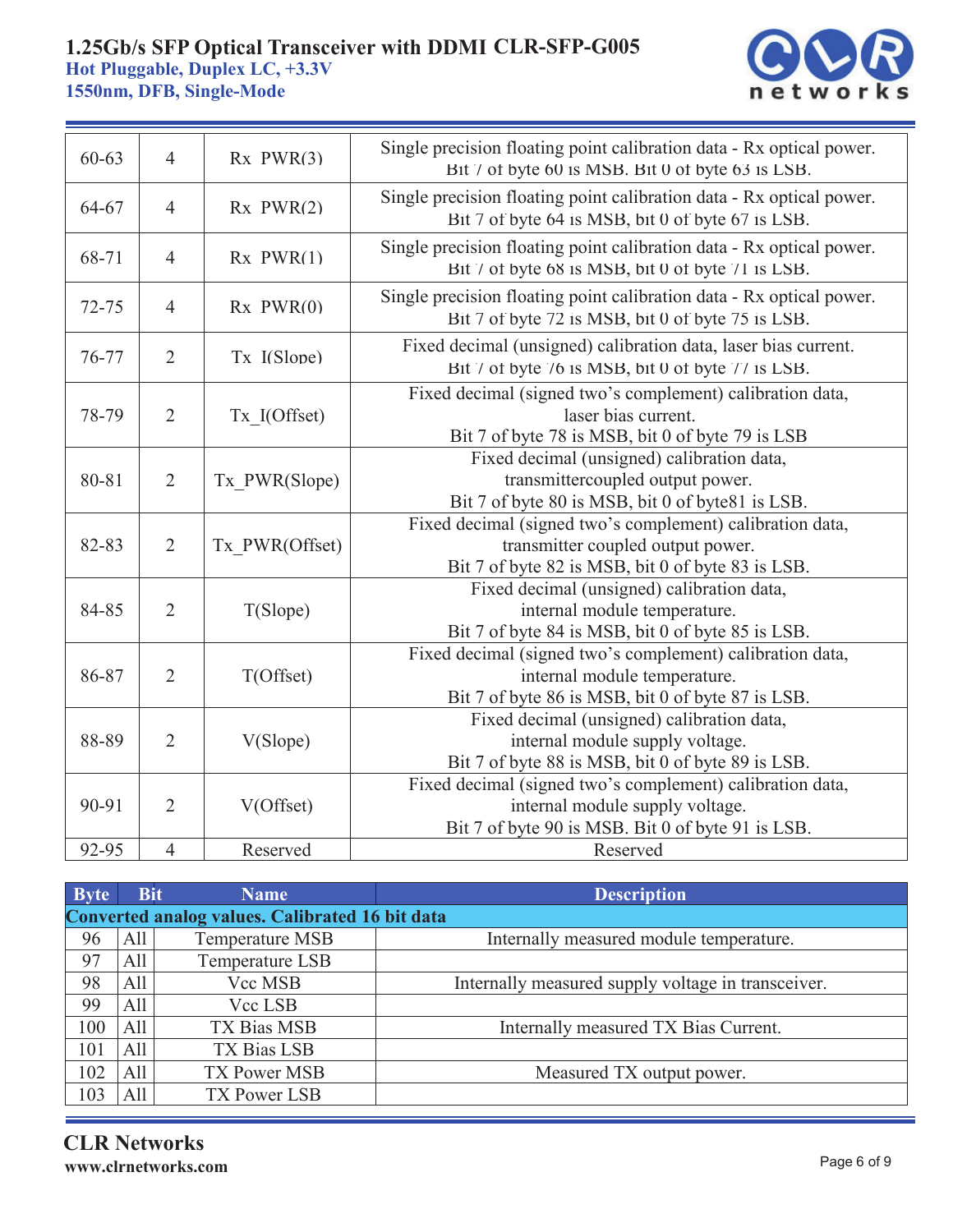

| 104 | All                                 | <b>RX</b> Power MSB                                                                        | Measured RX input power.                                             |  |  |  |
|-----|-------------------------------------|--------------------------------------------------------------------------------------------|----------------------------------------------------------------------|--|--|--|
| 105 | All                                 | <b>RX Power LSB</b>                                                                        |                                                                      |  |  |  |
| 106 | All                                 | Reserved MSB                                                                               | Reserved for 1st future definition of digitized analog input         |  |  |  |
| 107 | All                                 | <b>Reserved LSB</b>                                                                        | Reserved for 1st future definition of digitized analog input         |  |  |  |
| 108 | All                                 | <b>Reserved MSB</b>                                                                        | Reserved for 2nd future definition of digitized analog input         |  |  |  |
| 109 | All                                 | <b>Reserved LSB</b>                                                                        | Reserved for 2nd future definition of digitized analog input         |  |  |  |
|     | <b>Optional Status/Control Bits</b> |                                                                                            |                                                                      |  |  |  |
| 110 | 7                                   | <b>TX Disable State</b><br>Digital state of the TX Disable Input Pin. Not supported.       |                                                                      |  |  |  |
| 110 | 6                                   | Read/write bit that allows software disable of laser.<br>Soft TX Disable<br>Not supported. |                                                                      |  |  |  |
| 110 | 5                                   | Reserved                                                                                   |                                                                      |  |  |  |
| 110 | $\overline{4}$                      | <b>RX Rate Select State</b>                                                                | Digital state of the SFP RX Rate Select Input Pin.<br>Not supported. |  |  |  |
| 110 | 3                                   | Soft RX Rate Select                                                                        | Read/write bit that allows software RX rate select.                  |  |  |  |
|     |                                     |                                                                                            | Not supported.                                                       |  |  |  |
| 110 | $\overline{2}$                      | <b>TX</b> Fault                                                                            | Digital state of the TX Fault Output Pin.                            |  |  |  |
| 110 | 1                                   | <b>LOS</b>                                                                                 | Digital state of the LOS Output Pin.                                 |  |  |  |
| 110 | $\theta$                            | Data Ready                                                                                 | Indicates transceiver has achieved power up and data is ready        |  |  |  |
| 111 | $7 - 0$                             | Reserved                                                                                   | Reserved.                                                            |  |  |  |

| <b>Byte Bit</b> |                                                      | <b>Name</b>                                                             | <b>Description</b>                                           |  |  |  |
|-----------------|------------------------------------------------------|-------------------------------------------------------------------------|--------------------------------------------------------------|--|--|--|
|                 | <b>Reserved Optional Alarm and Warning Flag Bits</b> |                                                                         |                                                              |  |  |  |
| 112             | $\overline{7}$                                       | Temp High Alarm                                                         | Set when internal temperature exceeds high alarm level.      |  |  |  |
| 112             | 6                                                    | Temp Low Alarm                                                          | Set when internal temperature is below low alarm level.      |  |  |  |
| 112             | 5                                                    | Vcc High Alarm                                                          | Set when internal supply voltage exceeds high alarm level.   |  |  |  |
| 112             | $\overline{4}$                                       | Vcc Low Alarm                                                           | Set when internal supply voltage is below low alarm level.   |  |  |  |
| 112             | 3                                                    | TX Bias High Alarm                                                      | Set when TX Bias current exceeds high alarm level.           |  |  |  |
| 112             | $\overline{2}$                                       | Set when TX Bias current is below low alarm level.<br>TX Bias Low Alarm |                                                              |  |  |  |
| 112             |                                                      | TX Power High Alarm                                                     | Set when TX output power exceeds high alarm level.           |  |  |  |
| 112             | $\overline{0}$                                       | TX Power Low Alarm                                                      | Set when TX output power is below low alarm level.           |  |  |  |
| 113             | $\overline{7}$                                       | RX Power High Alarm                                                     | Set when Received Power exceeds high alarm level.            |  |  |  |
| 113             | 6                                                    | RX Power Low Alarm                                                      | Set when Received Power is below low alarm level.            |  |  |  |
| 113             | 5                                                    | Reserved Alarm                                                          |                                                              |  |  |  |
| 113             | $\overline{4}$                                       | Reserved Alarm                                                          |                                                              |  |  |  |
| 113             | 3                                                    | Reserved Alarm                                                          |                                                              |  |  |  |
| 113             | $\overline{2}$                                       | Reserved Alarm                                                          |                                                              |  |  |  |
| 113             |                                                      | <b>Reserved Alarm</b>                                                   |                                                              |  |  |  |
| 113             | $\theta$                                             | <b>Reserved Alarm</b>                                                   |                                                              |  |  |  |
| 114             | All                                                  | Reserved                                                                |                                                              |  |  |  |
| 115             | All                                                  | Reserved                                                                |                                                              |  |  |  |
| 116             | $\overline{7}$                                       | Temp High Warning                                                       | Set when internal temperature exceeds high warning level.    |  |  |  |
| 116             | 6                                                    | Temp Low Warning                                                        | Set when internal temperature is below low warning level.    |  |  |  |
| 116             | 5                                                    | Vcc High Warning                                                        | Set when internal supply voltage exceeds high warning level. |  |  |  |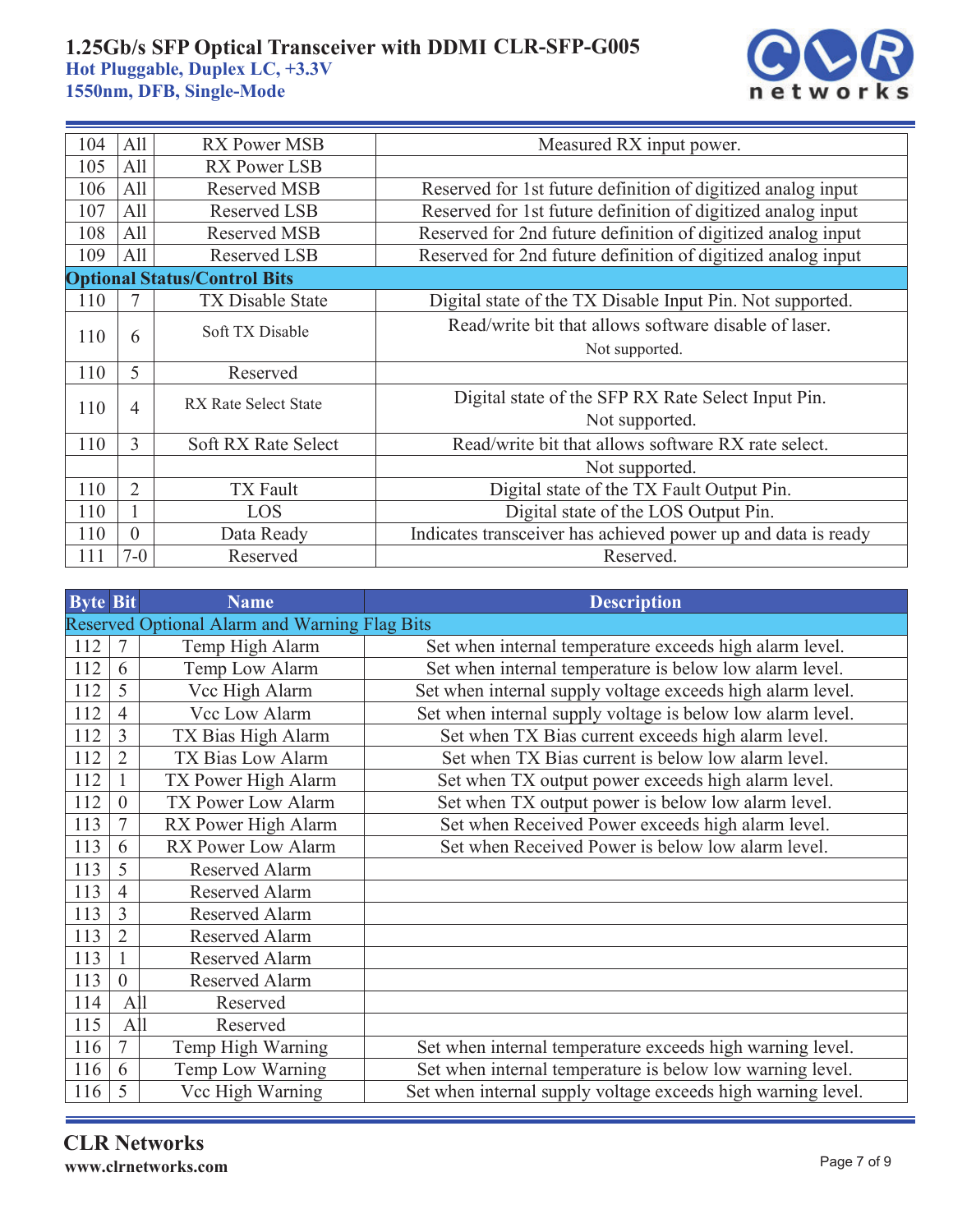

| 116 | 4              | Vcc Low Warning         | Set when internal supply voltage is below low warning level. |  |  |  |
|-----|----------------|-------------------------|--------------------------------------------------------------|--|--|--|
| 116 | 3              | TX Bias High Warning    | Set when TX Bias current exceeds high warning level.         |  |  |  |
| 116 | $\overline{2}$ | TX Bias Low Warning     | Set when TX Bias current is below low warning level.         |  |  |  |
| 116 |                | TX Power High Warning   | Set when TX output power exceeds high warning level.         |  |  |  |
| 116 | $\overline{0}$ | TX Power Low Warning    | Set when TX output power is below low warning level.         |  |  |  |
| 117 | $\tau$         | RX Power High Warning   | Set when Received Power exceeds high warning level.          |  |  |  |
| 117 | 6              | RX Power Low Warning    | Set when Received Power is below low warning level.          |  |  |  |
| 117 | 5              | <b>Reserved Warning</b> |                                                              |  |  |  |
| 117 | $\overline{4}$ | <b>Reserved Warning</b> |                                                              |  |  |  |
| 117 | 3              | <b>Reserved Warning</b> |                                                              |  |  |  |
| 117 | $\overline{2}$ | Reserved Warning        |                                                              |  |  |  |
| 117 |                | Reserved Warning        |                                                              |  |  |  |
| 117 | $\theta$       | Reserved Warning        |                                                              |  |  |  |
| 118 | All            | Reserved                |                                                              |  |  |  |
| 119 | All            | Reserved                |                                                              |  |  |  |

| <b>Byte</b> | $# B$ vte | <b>Name</b>     | <b>Description</b>     |
|-------------|-----------|-----------------|------------------------|
| $20 - 127$  |           | Vendor Specific | $00h$ .                |
| 128-255     | 128       |                 | <b>Writable Memory</b> |

# **Mechanical Dimensions:**